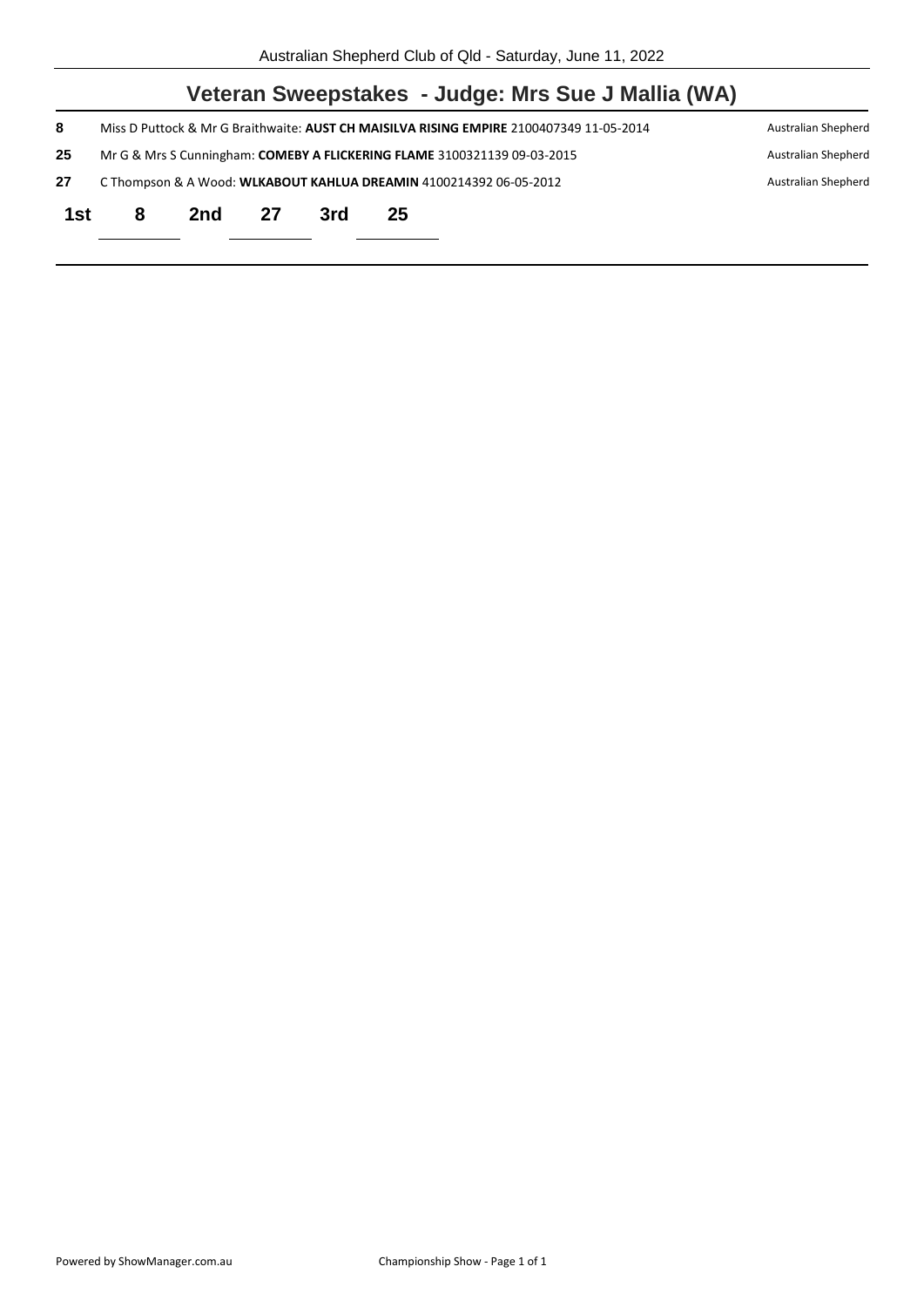## Group 5 - Working Dog Group

|                          | <b>Group 5 - Working Dog Group</b>                                                                                                                                                          | 18<br>Absent                                                                                                             | <b>J &amp; A Lamberton: BLUEAMBLE THE DEVIL WITHIN</b><br>2100567424 22 05 2021: Sup. Ch. Blueamble Juzfor The                                                        |     |    |                                                 |       |                                                                                                               |  |
|--------------------------|---------------------------------------------------------------------------------------------------------------------------------------------------------------------------------------------|--------------------------------------------------------------------------------------------------------------------------|-----------------------------------------------------------------------------------------------------------------------------------------------------------------------|-----|----|-------------------------------------------------|-------|---------------------------------------------------------------------------------------------------------------|--|
|                          | Mrs Sue J Mallia (WA)                                                                                                                                                                       | Hell Ofit - Blueamble Returntothe Darkside                                                                               |                                                                                                                                                                       |     |    |                                                 |       |                                                                                                               |  |
| <b>Start Time:</b>       |                                                                                                                                                                                             | Class 5a - Intermediate Bitch                                                                                            |                                                                                                                                                                       |     |    |                                                 |       |                                                                                                               |  |
|                          | <b>Australian Shepherd</b>                                                                                                                                                                  | 19<br>2nd                                                                                                                | Ms D Puttock & A Lally: MAISILVA AOLANI GOLDEN TORC<br>2100548576 06-09-2020: Sup Ch Aolani'S Maisilva Sonic<br>Boom (Imp Usa) - Ch Aolani Maisilva Firefly           |     |    |                                                 |       |                                                                                                               |  |
|                          | Class 1 - Baby Puppy Dog                                                                                                                                                                    | 20                                                                                                                       |                                                                                                                                                                       |     |    |                                                 |       | Belinda West & Tim Thomas: CH OCHAYE NO EASY WAY                                                              |  |
| 1.<br>1st                | Mr T Thomas & Ms B West: OCHAYE A DOGS JOURNEY<br>4100366647 19-01-2022: Ch Dizzy Marble As Hot As Fire                                                                                     | $1st*$                                                                                                                   | - Ch Ochaye Snuffing Else Matters                                                                                                                                     |     |    |                                                 |       | <b>OUT</b> 4100336933 23-05-2020: Am Ch Impacts Teddy Ruxp                                                    |  |
|                          | (Imp Ukr) - Ch Ochaye Tennessee Whiskey                                                                                                                                                     |                                                                                                                          | Class 10a - Australian Bred Bitch                                                                                                                                     |     |    |                                                 |       |                                                                                                               |  |
| $\overline{2}$<br>Absent | Belinda West and Timothy Thomas: OCHAYE DANCING<br>FEET 4100366648 19-01-2022: Ch Dizzy Marble As Hot As<br>Fire (N/B) (Imp Ukr) - Ch Ochaye Tennessee Whiskey                              | 21<br>1st                                                                                                                | Miss D Puttock & Mr G Braithwaite: CH. MAISILVA<br><b>PROMISE OF THE COSMOS 2100503708 23-08-2018: Am.</b><br>Ch.H.K.Gr.Ch.Sup.Ch.Impacts Pop Rocks Gcg (Imphkg) - Ch |     |    |                                                 |       |                                                                                                               |  |
|                          | <b>Class 2 - Minor Puppy Dog</b>                                                                                                                                                            |                                                                                                                          | .Maisilva Solar Flare (Ai)                                                                                                                                            |     |    |                                                 |       |                                                                                                               |  |
| $\mathbf{a}$<br>Absent   | <b>J &amp; A Lamberton: BLUEAMBLE MATCHMAKER 2100577289</b><br>12-10-2021: Blueamble Swipe Right - Sup Ch Blueamble<br><b>Putyour Red Dress On</b>                                          | 22<br>2nd                                                                                                                | Belinda West & Tim Thomas: CH OCHAYE TENNESSEE<br>WHISKEY 4100336972 23-05-2020: Am Ch Impacts Teddy<br>Ruxpin - Ch Ochaye Snuffing Else Matters                      |     |    |                                                 |       |                                                                                                               |  |
| 4                        | Sara Sternberg: ROZATE SOUPER DUPER 3100441814 09-                                                                                                                                          | Class 11a - Open Bitch                                                                                                   |                                                                                                                                                                       |     |    |                                                 |       |                                                                                                               |  |
| 1st                      | 11-2021: Ch Cuebiyar Upping The Ante - Rozate Blue<br>Fenugreek                                                                                                                             | 23<br>Mrs A Richardson & Mrs K McKinnon: SUP CH ELLAGANT<br>COVERT SURVEILLANCE 3100385968 10-12-2018: Am Gr 0<br>$1st*$ |                                                                                                                                                                       |     |    |                                                 |       |                                                                                                               |  |
|                          | Class 4 - Junior Dog                                                                                                                                                                        |                                                                                                                          |                                                                                                                                                                       |     |    |                                                 |       | Sup Ch Copperridges Under Surveillance - Ch Ellagant                                                          |  |
| 5                        | Miss M Brazier: CH OZZSTYLE SECRET SOCIETY 2100554743                                                                                                                                       |                                                                                                                          | Sparks Fly                                                                                                                                                            |     |    |                                                 |       |                                                                                                               |  |
| 2nd                      | 17-12-2020: Dizzy Marble As Hot As Fire (Imp Ukr) - Ch<br>Ozzstyle High Society                                                                                                             | 28<br>2nd                                                                                                                | Ochaye Rock My World (Ai)                                                                                                                                             |     |    |                                                 |       | B West & T Thomas: OCHAYE COLD AS ICE 4100356219 17<br>06-2021: Ch Dizzy Marble As Hot As Fire (Imp Ukr) - Ch |  |
| 6<br>1st                 | Miss D Puttock & Mr G Braithwaite: MAISILVA COSMIC<br>SHOCKWAVE 2100565080 06-05-2021: Sup Ch .Aolani'S                                                                                     | Ch                                                                                                                       | 23                                                                                                                                                                    | Pts | 16 | <b>Res</b>                                      | 15    |                                                                                                               |  |
|                          | Maisilya Sonic Boom - Ch Maisilya Promise Of The Cosmos                                                                                                                                     |                                                                                                                          | BOB 23 Bitch Pts                                                                                                                                                      |     | 23 | R/Up                                            | 9 Dog |                                                                                                               |  |
|                          | Class 5 - Intermediate Dog                                                                                                                                                                  |                                                                                                                          | Class 18a - Neuter Bitch                                                                                                                                              |     |    |                                                 |       |                                                                                                               |  |
| $\overline{7}$           | Ms. Tamsyn & Russell Brown & Parker: TRUMYRA RAISE<br><b>THE BAR</b> 4100346763 19-11-2020: Cuebiyar Upping The                                                                             | 24                                                                                                                       |                                                                                                                                                                       |     |    |                                                 |       |                                                                                                               |  |
| 1st                      | Ante (Ai) - Tuscamada Rising Star                                                                                                                                                           | $1st*$                                                                                                                   | Miss M Brazier: CH OZZSTYLE HIGH SOCIETY 2100473326<br>18-03-2017: Ch. Aolani's Maisilva Sonic Boom (Imp Usa) -                                                       |     |    |                                                 |       |                                                                                                               |  |
|                          | Class 10 - Australian Bred Dog                                                                                                                                                              |                                                                                                                          | Ch. Dreamoz Mademoiselle                                                                                                                                              |     |    |                                                 |       |                                                                                                               |  |
| 8<br>2nd                 | Miss D Puttock & Mr G Braithwaite: AUST CH MAISILVA<br><b>RISING EMPIRE 2100407349 11-05-2014: Ch Blueamble</b>                                                                             | 25<br>4th                                                                                                                | Fire In The Sky                                                                                                                                                       |     |    |                                                 |       | Mr G & Mrs S Cunningham: COMEBY A FLICKERING FLAM<br>3100321139 09-03-2015: Comeby Windy City - Ch Cuebiya    |  |
| 9                        | Leisure Suit Larry - Silvanwood Mud Shake<br>Miss M Brazier & Miss S Whyte: CH. OZZSTYLE I HAVE A                                                                                           | 26                                                                                                                       |                                                                                                                                                                       |     |    | Ms. Helen Smith: SUP CH WAJOMA MY HAPPINESS     |       |                                                                                                               |  |
| $1st^*$                  | DREAM (AI) 2100496545 17-04-2018: Am. Gr Ch Spring<br>Fevers Wanna Dance - Ch. Dreamoz Mademoiselle                                                                                         | 3rd                                                                                                                      | 4100191962 05-08-2010: Ch Ausnadir Blackdevil - Ch<br>Comeby Lil Miss Sunshine Ht                                                                                     |     |    |                                                 |       |                                                                                                               |  |
|                          | Class 11 - Open Dog                                                                                                                                                                         | 27                                                                                                                       |                                                                                                                                                                       |     |    |                                                 |       | C Thompson & A Wood: WLKABOUT KAHLUA DREAMIN                                                                  |  |
| 10                       | Miss M Brazier & Miss B West: CH DIZZY MARBLE AS HOT                                                                                                                                        | 2nd                                                                                                                      | Wlkabout Delta Dawn                                                                                                                                                   |     |    | 4100214392 06-05-2012: Wlkabout Electric Blue - |       |                                                                                                               |  |
| 1st                      | AS FIRE (N/B) (IMP UKR) UKU403469 25-12-2018: Sentikki<br>Rix Absolute Value (Imp Den) - Multi Ch Seventy Seven<br>Amazing Moonlight (Rus)                                                  |                                                                                                                          | BNOB 24 Bitch Pts                                                                                                                                                     |     | 9  |                                                 |       | R/Up-Res 27 Bitch                                                                                             |  |
| Ch                       | 9<br>12<br>6<br>Pts<br>Res                                                                                                                                                                  |                                                                                                                          |                                                                                                                                                                       |     |    |                                                 |       |                                                                                                               |  |
|                          | Class 1a - Baby Puppy Bitch                                                                                                                                                                 |                                                                                                                          |                                                                                                                                                                       |     |    |                                                 |       |                                                                                                               |  |
| 11<br>$1st*$             | Belinda West and Timothy Thomas: OCHAYE SHES GONNA<br>MAKE IT 4100366646 19-01-2022: Ch Dizzy Marble As Hot<br>As Fire (N/B) (Imp Ukr) - Ch Ochaye Tennessee Whiskey                        |                                                                                                                          |                                                                                                                                                                       |     |    |                                                 |       |                                                                                                               |  |
|                          | Class 2a - Minor Puppy Bitch                                                                                                                                                                |                                                                                                                          |                                                                                                                                                                       |     |    |                                                 |       |                                                                                                               |  |
| 12<br>$1st*$             | B West & T Thomas: OCHAYE ADDICTED TO LOVE<br>4100362634 02-10-2021: Ch Dizzy Marble Hot As Fire (N/B)<br>Imp Ukr - Ch Ochaye When Magic Happens                                            |                                                                                                                          |                                                                                                                                                                       |     |    |                                                 |       |                                                                                                               |  |
| 13<br>2nd                | Mrs. Kellie Vardy & Mr Paul Vardy: SHOWIOZ RED BULL<br>GIVES U WINGS 4100364459 04-12-2021: Am Ch Sup Ch<br>Regal Reign Hightide Hit The Jackpot (Imp Usa) - Showioz<br><b>Wicked Games</b> |                                                                                                                          |                                                                                                                                                                       |     |    |                                                 |       |                                                                                                               |  |
|                          | Class 3a - Puppy Bitch                                                                                                                                                                      |                                                                                                                          |                                                                                                                                                                       |     |    |                                                 |       |                                                                                                               |  |
| 15<br>$1st^*$            | B West and T Thomas: CH OCHAYE YOU DO YOU<br>4100362835 27-09-2021: Sup Ch Am Ch Impacts Teddy<br>Ruxpin (Imp Usa) - Rozate Stolen Kisses                                                   |                                                                                                                          |                                                                                                                                                                       |     |    |                                                 |       |                                                                                                               |  |
|                          | Class 4a - Junior Bitch                                                                                                                                                                     |                                                                                                                          |                                                                                                                                                                       |     |    |                                                 |       |                                                                                                               |  |
| 16                       | Miss M Brazier: CH. OZZSTYLE BEHIND CLOSED DOORS                                                                                                                                            |                                                                                                                          |                                                                                                                                                                       |     |    |                                                 |       |                                                                                                               |  |
| $1st^*$                  | 2100554744 17-12-2020: Dizzy Marble As Hot As Fire (N/B)<br>Imp Ukr - Ch. Ozzstyle High Society                                                                                             |                                                                                                                          |                                                                                                                                                                       |     |    |                                                 |       |                                                                                                               |  |
| 17<br>2nd                | Ms T Brown & Mr R Parker & Miss T Simpson: JEDABUN<br>TRU HOPE CONQUERS ALL 2100562288 10-03-2021:<br>Command & Conquer Diamond Rush (Cze) - Jedabun A                                      |                                                                                                                          |                                                                                                                                                                       |     |    |                                                 |       |                                                                                                               |  |

| 20<br>$1st^*$                     | Belinda West & Tim Thomas: CH OCHAYE NO EASY WAY<br><b>OUT</b> 4100336933 23-05-2020: Am Ch Impacts Teddy Ruxpin<br>- Ch Ochaye Snuffing Else Matters                                          |     |    |            |                                             |  |  |  |
|-----------------------------------|------------------------------------------------------------------------------------------------------------------------------------------------------------------------------------------------|-----|----|------------|---------------------------------------------|--|--|--|
| Class 10a - Australian Bred Bitch |                                                                                                                                                                                                |     |    |            |                                             |  |  |  |
| 21<br>1st                         | Miss D Puttock & Mr G Braithwaite: CH. MAISILVA<br>PROMISE OF THE COSMOS 2100503708 23-08-2018: Am.Gr<br>Ch.H.K.Gr.Ch.Sup.Ch.Impacts Pop Rocks Gcg (Imphkg) - Ch<br>.Maisilva Solar Flare (Ai) |     |    |            |                                             |  |  |  |
| 22<br>2nd                         | Belinda West & Tim Thomas: CH OCHAYE TENNESSEE<br>WHISKEY 4100336972 23-05-2020: Am Ch Impacts Teddy<br>Ruxpin - Ch Ochaye Snuffing Else Matters                                               |     |    |            |                                             |  |  |  |
| Class 11a - Open Bitch            |                                                                                                                                                                                                |     |    |            |                                             |  |  |  |
| 23<br>$1st*$                      | Mrs A Richardson & Mrs K McKinnon: SUP CH ELLAGANT<br><b>COVERT SURVEILLANCE 3100385968 10-12-2018: Am Gr Ch</b><br>Sup Ch Copperridges Under Surveillance - Ch Ellagant<br>Sparks Fly         |     |    |            |                                             |  |  |  |
| 28<br>2nd                         | B West & T Thomas: OCHAYE COLD AS ICE 4100356219 17-<br>06-2021: Ch Dizzy Marble As Hot As Fire (Imp Ukr) - Ch<br>Ochaye Rock My World (Ai)                                                    |     |    |            |                                             |  |  |  |
| Ch                                | 23                                                                                                                                                                                             | Pts | 16 | <b>Res</b> | 15                                          |  |  |  |
| <b>BOB</b>                        | 23 Bitch $P$ ts                                                                                                                                                                                |     | 23 |            | R/Up 9 Dog                                  |  |  |  |
| Class 18a - Neuter Bitch          |                                                                                                                                                                                                |     |    |            |                                             |  |  |  |
| 24<br>$1st^*$                     | Miss M Brazier: CH OZZSTYLE HIGH SOCIETY 2100473326<br>18-03-2017: Ch. Aolani's Maisilva Sonic Boom (Imp Usa) -<br>Ch. Dreamoz Mademoiselle                                                    |     |    |            |                                             |  |  |  |
| 25<br>4th                         | Mr G & Mrs S Cunningham: COMEBY A FLICKERING FLAME<br>3100321139 09-03-2015: Comeby Windy City - Ch Cuebiyar<br>Fire In The Sky                                                                |     |    |            |                                             |  |  |  |
| າຂ                                |                                                                                                                                                                                                |     |    |            | Mc Holon Smith: CLID CH WAIOMA MV HADDINECC |  |  |  |

- 26 Ms. Helen Smith: **SUP CH WAJOMA MY HAPPINESS** 191962 05-08-2010: Ch Ausnadir Blackdevil - Ch **Eby Lil Miss Sunshine Ht**
- 27 C Thompson & A Wood: **WLKABOUT KAHLUA DREAMIN** 4100214392 06-05-2012: Wlkabout Electric Blue -
- bout Delta Dawn

Little Piece Of Hope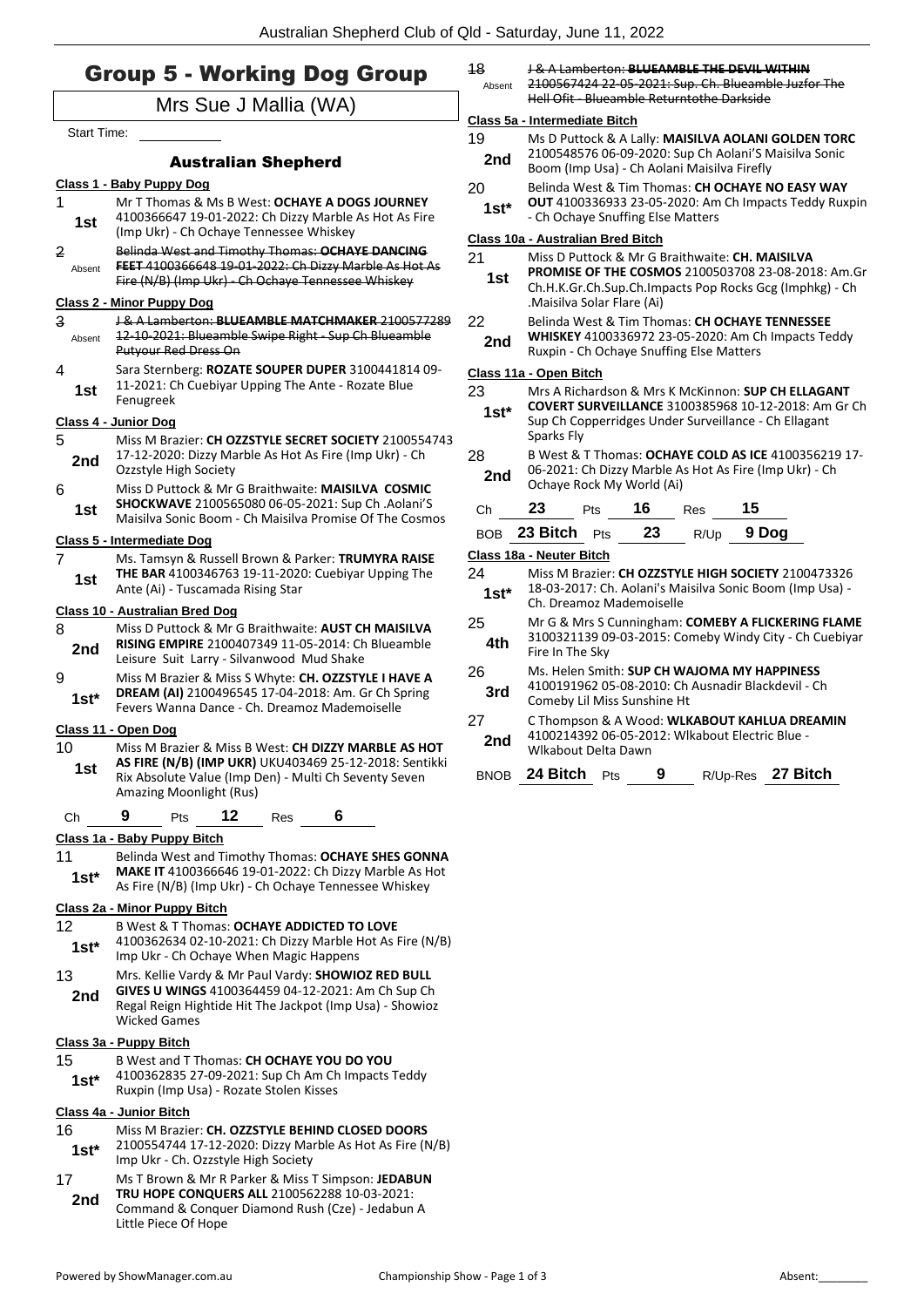# Group 5 - Specials

| Best<br>Pts: 23 | 23                   | <b>Australian Shepherd</b><br>Mrs A Richardson & Mrs K McKinnon: Sup Ch Ellagant<br>Covert Surveillance |
|-----------------|----------------------|---------------------------------------------------------------------------------------------------------|
| R/Up<br>Pts: 13 | 9<br>Dream (AI)      | <b>Australian Shepherd</b><br>Miss M Brazier & Miss S Whyte: Ch. Ozzstyle I Have a                      |
| <b>Baby</b>     | 11<br><b>MAKF IT</b> | <b>Australian Shepherd</b><br>Belinda West and Timothy Thomas: Ochaye SHES GONNA                        |
| Minor           | 12                   | <b>Australian Shepherd</b><br>B West & T Thomas: Ochaye Addicted to Love                                |
| <b>Puppy</b>    | 15                   | <b>Australian Shepherd</b><br>B West and T Thomas: Ch Ochaye You Do You                                 |
| Junior          | 16                   | <b>Australian Shepherd</b><br>Miss M Brazier: Ch. Ozzstyle Behind Closed Doors                          |
| <b>Inter</b>    | 20                   | <b>Australian Shepherd</b><br>Belinda West & Tim Thomas: Ch Ochaye No Easy Way Out                      |
| Aus Br          | 9<br>Dream (AI)      | <b>Australian Shepherd</b><br>Miss M Brazier & Miss S Whyte: Ch. Ozzstyle I Have a                      |
| Open            | 23                   | <b>Australian Shepherd</b><br>Mrs A Richardson & Mrs K McKinnon: Sup Ch Ellagant<br>Covert Surveillance |
|                 |                      | <b>Neuter</b>                                                                                           |
| <b>Best</b>     | 24                   | <b>Australian Shepherd</b>                                                                              |
| Pts: 9          |                      | Miss M Brazier: Ch Ozzstyle High Society                                                                |
| R/Up            | 27                   | <b>Australian Shepherd</b><br>C Thompson & A Wood: Wlkabout Kahlua Dreamin                              |

Finish Absent **3**